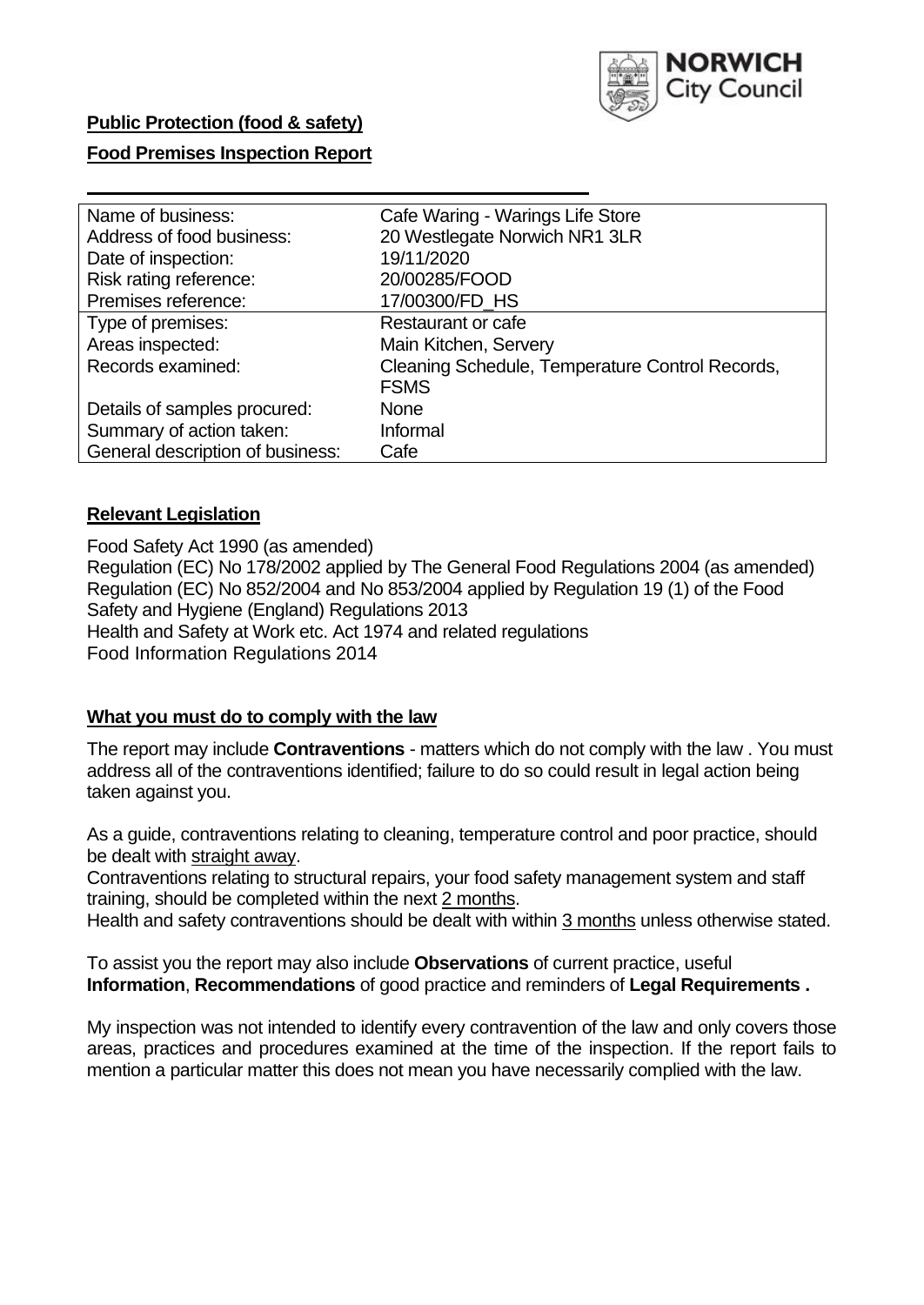# **FOOD SAFETY**

### **How we calculate your Food Hygiene Rating:**

 The food safety section has been divided into the three areas which you are scored against for the hygiene rating: 1. food hygiene and safety procedures, 2. structural requirements and 3. confidence in management/control procedures. Each section begins with a summary of what was observed and the score you have been given. Details of how these scores combine to produce your overall food hygiene rating are shown in the table.

| <b>Compliance Area</b>                     |          |    |                | <b>You Score</b> |                |    |           |    |                |  |  |
|--------------------------------------------|----------|----|----------------|------------------|----------------|----|-----------|----|----------------|--|--|
| Food Hygiene and Safety                    |          |    |                | $\Omega$         | 5              | 10 | 15        | 20 | 25             |  |  |
| <b>Structure and Cleaning</b>              |          |    | $\Omega$       | 5                | 10             | 15 | 20        | 25 |                |  |  |
| Confidence in management & control systems |          |    | $\overline{0}$ | 5                | 10             | 15 | 20        | 30 |                |  |  |
|                                            |          |    |                |                  |                |    |           |    |                |  |  |
| <b>Your Total score</b>                    | $0 - 15$ | 20 | $25 - 30$      |                  | $35 - 40$      |    | $45 - 50$ |    | > 50           |  |  |
| <b>Your Worst score</b>                    | 5        | 10 | 10             |                  | 15             |    | 20        |    | $\blacksquare$ |  |  |
|                                            |          |    |                |                  |                |    |           |    |                |  |  |
| <b>Your Rating is</b>                      | 5        |    |                | 3                | $\overline{2}$ |    |           |    | $\Omega$       |  |  |

Your Food Hygiene Rating is 4 - a good standard



# **1. Food Hygiene and Safety**

 with legal requirements. You have safe food handling practices and procedures and all the Food hygiene standards are high. You demonstrated a very good standard of compliance necessary control measures to prevent cross-contamination are in place. Some minor contraventions require your attention. **(Score 5)** 

## Contamination risks

**Recommendation** Chopping/cutting boards must be stored in a rack properly divided to stop cross-contamination and to allow aeration.

Hand-washing

**Observation** I was pleased to see handwashing was well managed.

#### Personal Hygiene

**Observation** I was pleased to see that standards of personal hygiene were high.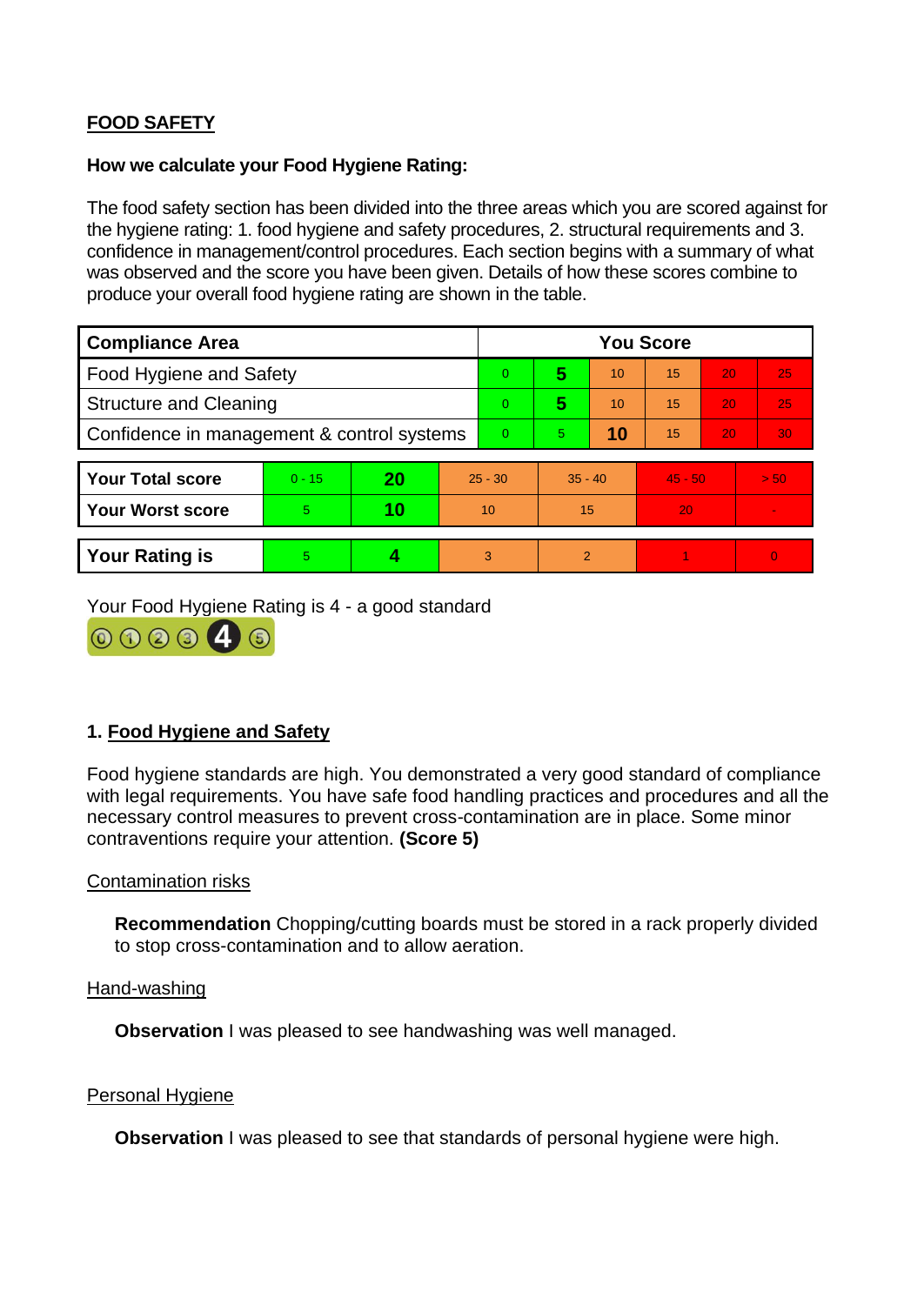## Temperature Control

**Observation** I was pleased to see you were able to limit bacterial growth and/or survival by applying appropriate temperature controls at points critical to food safety and that you were monitoring temperatures.

# Unfit food

**Recommendation** You should have a system to identify when open or prepared foods need to be used by or discarded, to ensure the food is fit for consumption. I recommend you apply labels which give a date that is 2 days after the day of production e.g. if food is opened on Monday it should be used by the end of Wednesday (an exception is rice which should not be kept longer than 24 hours)

# Poor Practices

 **Contravention** The following matters represented poor practice and if allowed to continue may cause food to become contaminated or lead to its deterioration:

• no dates on foods i.e jars and pickles of when opened in the fridge.

# **2. Structure and Cleaning**

 The structure facilities and standard of cleaning and maintenance are all of a good standard and only minor repairs and/or improvements are required. Pest control and waste disposal provisions are adequate. The minor contraventions require your attention. **(Score 5)** 

# Cleaning of Structure

**Contravention** The following items were dirty and require more frequent and thorough cleaning:

- walls particularly behind food preparation surfaces
- Manrose wall fan
- flooring next to display fridge in servery

# Cleaning of Equipment and Food Contact Surfaces

**Contravention** The following items are dirty and must be cleaned::

- fridge and freezer seals
- door to freezer
- interior to dishwasher
- doors to upright fridges
- mastic joints behind sinks

# Cleaning Chemicals / Materials / Equipment and Methods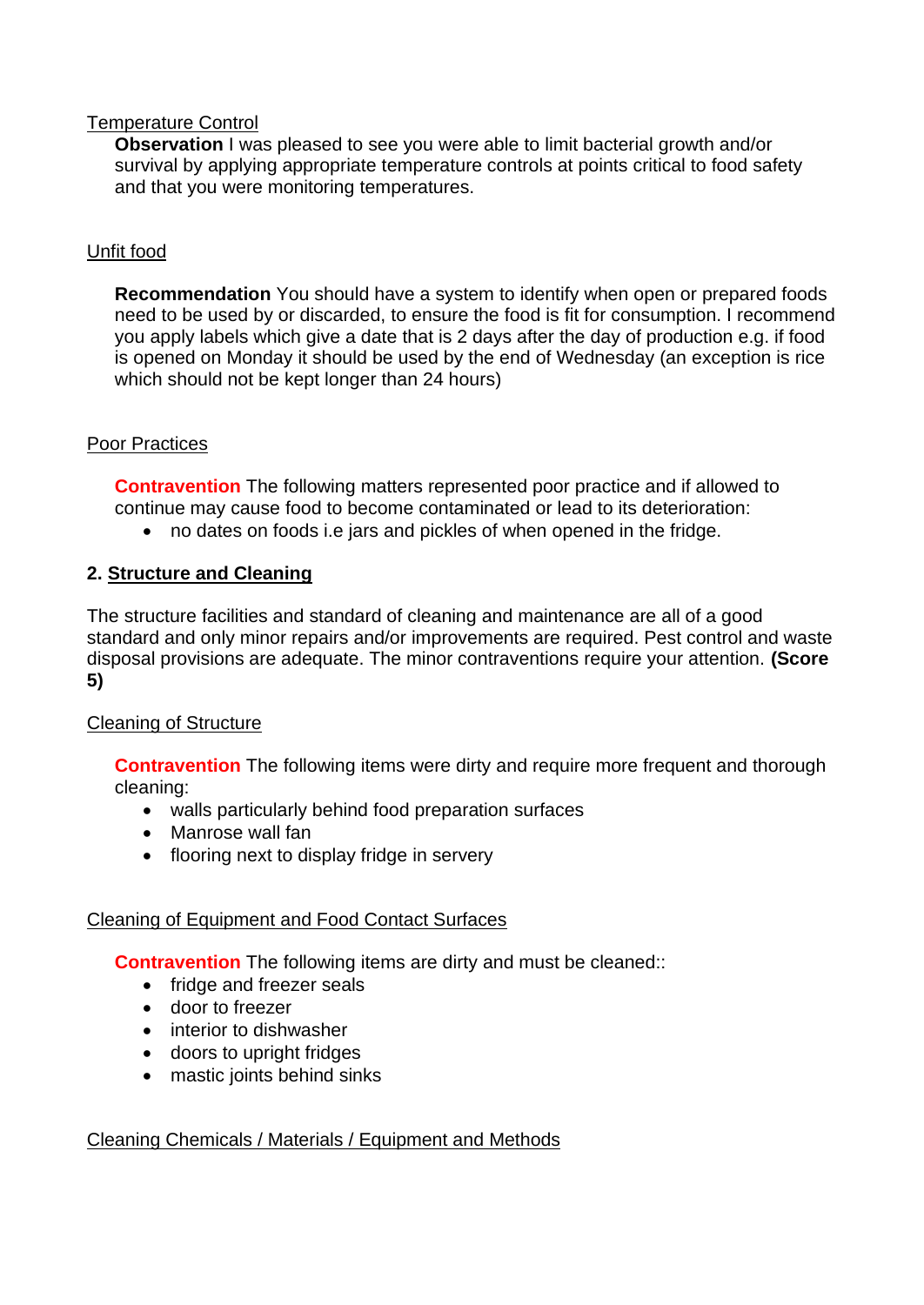**Contravention** The following evidence demonstrated your cleaning materials, equipment and methods were not sufficient to control the spread of harmful bacteria between surfaces:

- very worn scourer
- • surface sanitisers do not to conform to British Standards EN 1276:1997 or BS EN 13697:2001

 **Information** You must ensure that the sanitisers you use are effective against bacteria. Ensure hat they meet the following standards BS EN 1276:1997 and 13697:2001.

#### **Maintenance**

**Contravention** The following had not been suitably maintained and must be repaired or replaced:

- holes to worktop above dishwasher
- chipped sealing near washing up sink
- worn mesh covers, covering food in the servery
- chipped paint to wall
- lid broken to pedal bin
- dishwasher

**Recommendation** Housekeeping could be greatly improved. Remove redundant items and equipment from food rooms, tidy away miscellaneous objects into drawers and boxes and keep work surfaces and the floor clear for ease of cleaning and disinfection.

## Pest Control

**Observation** I was pleased to see that the premises was proofed against the entry of pests and that pest control procedures were in place.

 **Observation** You have a pest control contract in place and there is no evidence of pest activity on the premises.

## **3. Confidence in Management**

 There are generally satisfactory food safety controls in place although there is evidence of some non-compliance with the law. The contraventions require your attention; although not critical to food safety they may become so if not addressed. **(Score 10)** 

#### Type of Food Safety Management System Required

**Observation** Your SFBB/food safety management system was in place and working well. I was confident you had effective control over hazards to food.